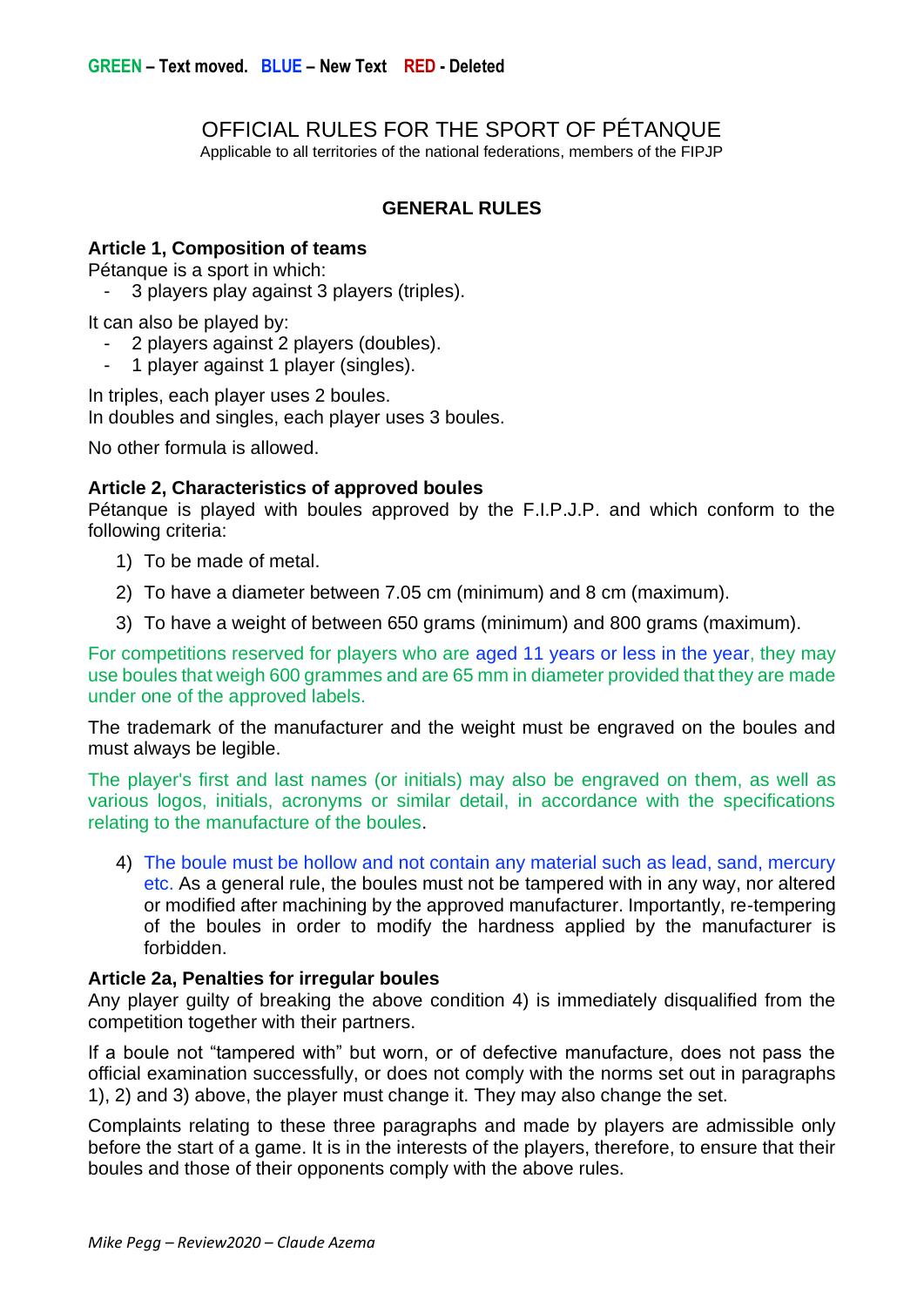Complaints relating to 4) are admissible at any time during the game, but they must be made between ends. However, from the third end onwards, if a complaint made about the boules of an opponent is proved to be unfounded, 3 points will be added to the score of the opponent.

An umpire or the jury may, at any time, require examination of the boules of one or several players.

## **Article 3, Approved jacks**

Jacks are made of wood, or of a synthetic material bearing the manufacturer's mark and having obtained the FIPJP's approval in line with the precise specification relating to the required standards.

Their diameter must be 30 mm (tolerance:  $+$  or  $-1$  mm).

Their weight must be between 10 and 18 grams.

Painted jacks are authorised, but at no time must they, nor the jacks made of wood, be capable of being picked up with a magnet.

## **Article 4, Licences**

To be registered in a competition each player must present their licence, or, in accordance with the rules of their federation, a document proving their identity, and that they are a member of that federation.

## **PLAY**

## **Article 5, Area of play and terrain rules**

Pétanque is played on any surface. However, by the decision of the organising committee or an umpire, the teams may be required to play on a marked and defined terrain. In this case, the terrain for National Championships and International Competitions, must have the following minimum dimensions: 15 metres long x 4 metres wide.

For other competitions, the Federations may permit variations relative to these minimum dimensions, subject to them not being below 12 metres x 3 metres.

A playing area comprises of an indeterminate number of lanes defined by strings, the size of which must not interfere with the course of play. These strings marking separate lanes are not dead ball lines except for those marking the end of the lane and the exterior of the terrain.

When the lanes are placed end to end, the end lines connecting the lanes are dead ball lines.

When the terrains of play are enclosed by barriers, these must be a minimum distance of 1 metre from the exterior line of the playing area.

Games are played to 13 points, with the possibility of leagues and qualifying heats being played to 11 points.

Some competitions can be organised within time limits. These must always be played within marked lanes and all the lines marking these lanes are dead ball lines.

## **Article 6, Start of play and rules regarding the circle**

The players must draw lots (toss a coin) to decide which team will choose the terrain, if it has not been allocated by the organisers, and to be the first to throw the jack.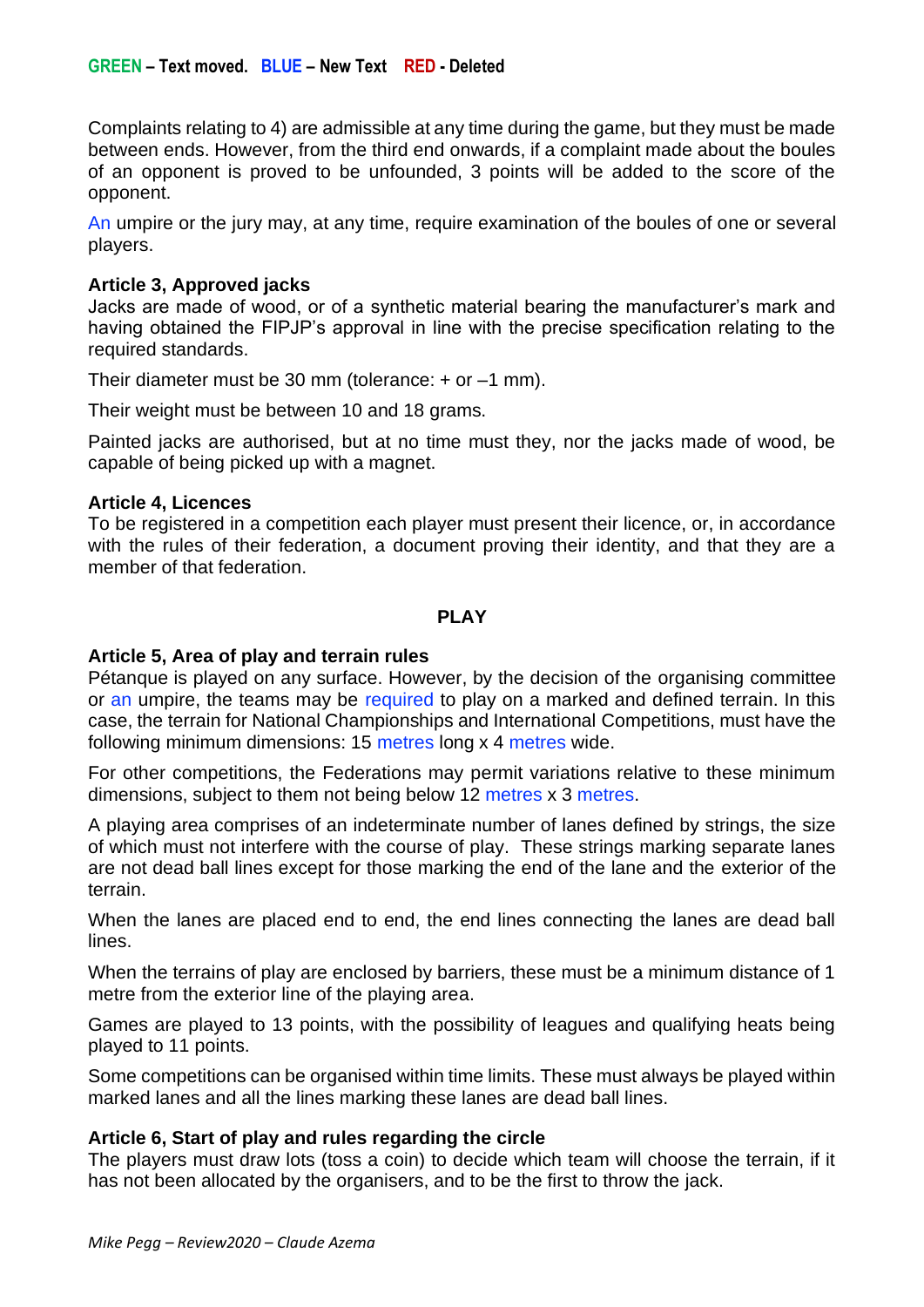If the lane has been designated by the organisers, the jack must be thrown on this lane. The teams concerned must not go to a different lane without the umpire's permission.

Any member of the team winning the draw chooses the starting point and places or traces a circle on the ground of a size that the feet of each player can fit entirely inside it. However, a drawn circle may not measure less than 35 cm or more than 50 cm in diameter.

Where a prefabricated circle is used, it must be rigid and have an internal diameter of 50 cm (tolerance:  $+$  or  $-$  2 mm).

Folding circles are permitted but on condition they are of a model approved by the FIPJP with regard, in particular, to the rigidity.

The players are required to use the regulation circles provided by the organisers.

They must also accept the regulation rigid circles or the FIPJP approved folding circles provided by their opponent. If both teams have one of these circles, the choice will be decided by the team that won the draw.

The circle must be drawn (or placed) more than one metre from any obstacle and at least 1.5 metres from another throwing circle or jack in use.

The interior of the circle can be completely cleared of grit/pebbles etc. during the end but must be put back in good order when the end is over.

The players' feet must be entirely on the inside of the circle and not encroach on its perimeter and they must not leave it or be lifted completely off the ground until the thrown boule has touched the ground. No part of the body may touch the ground outside the circle. Any player not respecting this rule shall incur the penalties as provided in article 35.

As an exception, those disabled in the lower limbs are permitted to place only one foot inside the circle, but the other foot must not be in front of it. For players throwing from a wheelchair, at least one wheel (that on the side of the throwing arm) must rest inside the circle.

If a player picks up the circle when there are boules still to be played, the circle is replaced but only the opponents are allowed to play their boules.

The circle is not considered to be an out of bounds area.

In all cases the circles must be marked before the jack is thrown.

The team that is going to throw the jack must erase all throwing circles near the one it is going to use.

The team winning the toss, or the previous end will have only one attempt to throw the jack. If this jack is not valid it is handed to the opponent who must place it on the terrain at a valid position. If the jack is not placed in a valid position by the second team, the player who placed it shall be subject to the penalties outlined in article 35, In the event of a repeat offence, a new card will be issued to the whole team, in addition to any cards previously received.

The throwing of the jack by one member of the team does not imply that they are obliged to be the first to play.

The players must mark the position of the jack initially and after each time it is moved. No claims will be allowed for an unmarked jack and the umpire will rule only on the position of the jack on the terrain.

### **Article 7, Valid distances for the thrown jack**

For the thrown jack to be valid, the following conditions apply: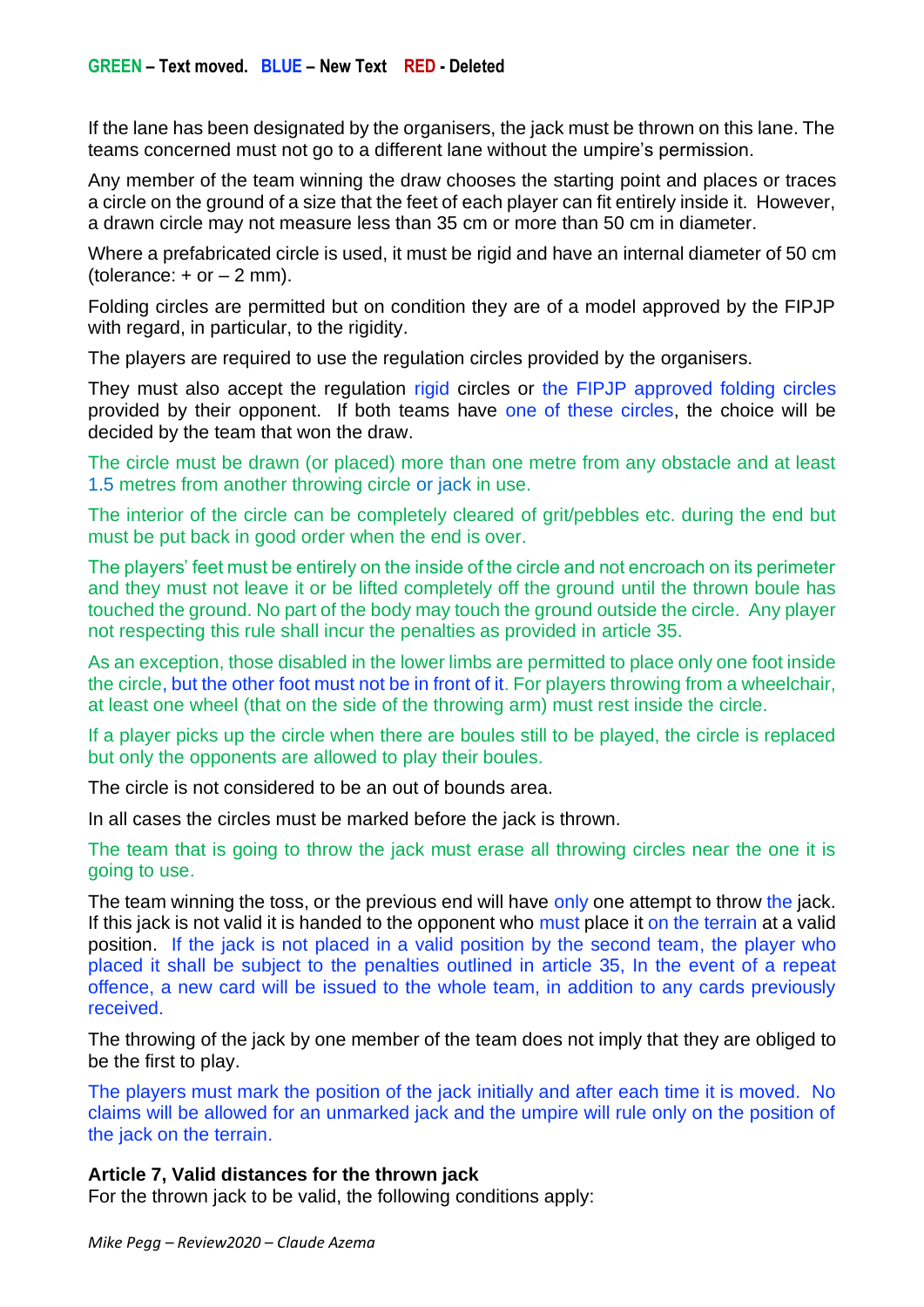- 1) That the distance separating it from the internal edge of the circle must be
	- 6 metres minimum and 10 metres maximum for Juniors and Seniors.
	- For competitions intended for younger players, shorter distances may be applied.
- 2) That the throwing circle must be a minimum of 1 metre from any obstacle and 1.5 metres from another circle or jack in use.
- 3) That the jack must be a minimum of 50 cm from any obstacle and from the end line of the lane, it must also be a minimum of 1.5 metres from another jack in use. *(note: no minimum distance is required from the "side" line that separates the lanes or the dead ball lines at the side of the lanes).*
- 4) That the jack must be visible to the player whose feet are placed astride the extreme limits of the interior of the circle and whose body is absolutely upright. In case of dispute on this point, the umpire decides, without appeal, if the jack is visible.

At the following end the jack is thrown from a circle placed or traced around the point where it finished at the previous end, except in the following cases:

- The circle would be less than 1 metre from an obstacle, 1.5 metres from another circle or jack in use.
- The throwing of the jack could not be made to all regulation distances.

In the first case the player places or traces the circle at the regulation distance from the obstacle or object in question.

In the second case, the player may step back, in line with the previous end's play, without exceeding the maximum distance authorised for the throwing of the jack. This opportunity is offered only if the jack cannot be thrown to the maximum distance in any other direction.

If the jack has not been thrown in accordance with the rules defined above, the opposing team will place the jack in a valid position on the terrain. They may also move the circle back, in accordance with the conditions defined in these rules, if the first team's positioning of the circle did not allow the jack to be thrown the maximum distance.

In any case, the team which lost the jack after the invalid throw must play the first boule.

The team that won the right to throw the jack have a maximum of one minute to do so. The team that won the right to place the jack after the unsuccessful throw of the opponent must do so immediately.

## **Article 8, For the thrown jack to be valid**

If the thrown jack is stopped by an umpire, an opponent, a spectator, an animal or any moving object, it is not valid and must be thrown again.

If the thrown jack is stopped by a member of the team the opponent will place the jack in a valid position.

If after the throwing of the jack, a first boule is played, the opponent still has the right to contest the validity of its position except in the case when the jack has been placed by a team member.

Before the jack is given to the opponent to place, both teams must have recognised that the throw was not valid, or an umpire must have decided it to be so.

If the opponent has also played a boule, the jack is definitely deemed valid and no objection is admissible.

## **Article 9, Dead Jack during an end**

The jack is dead in the following 7 cases: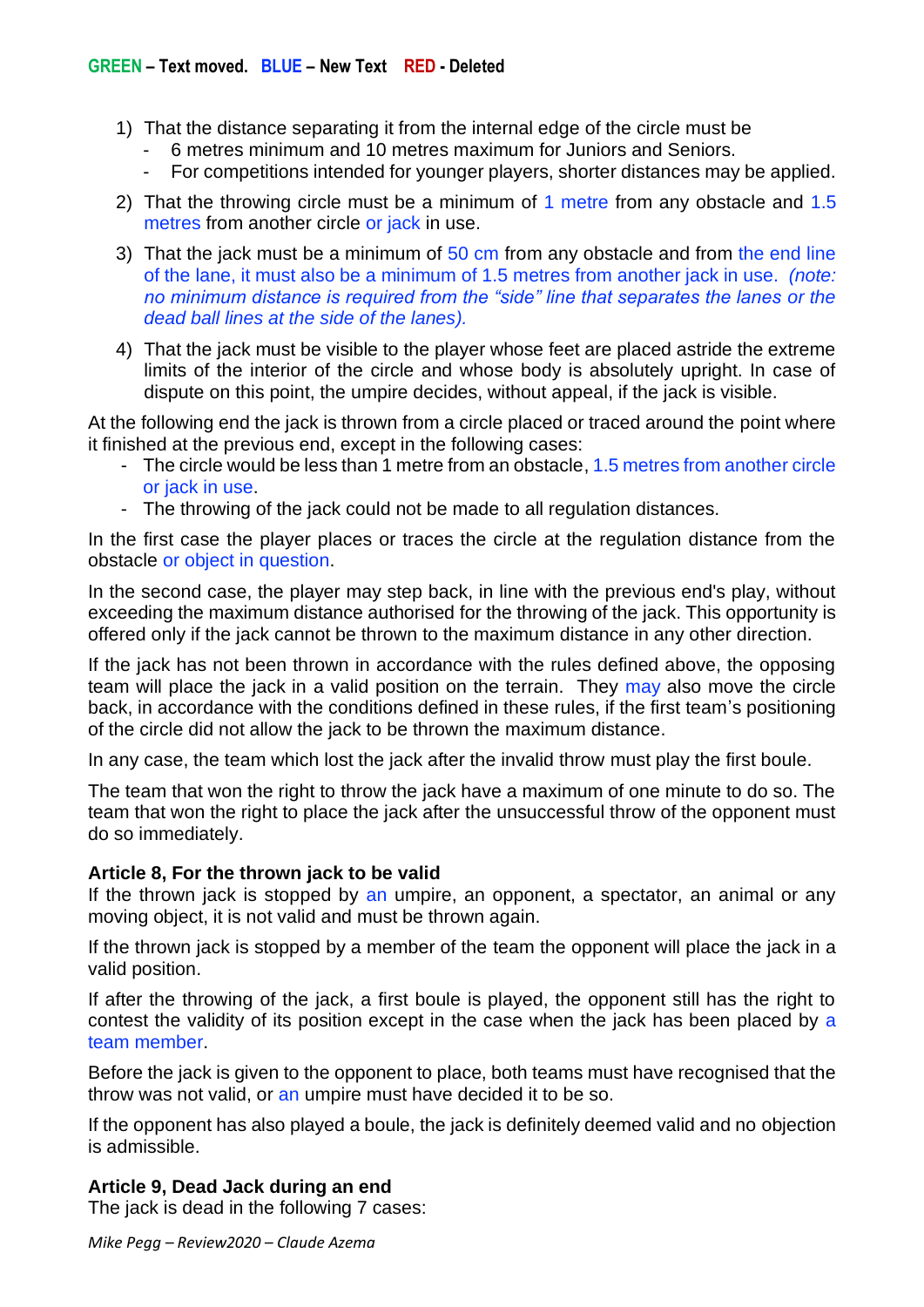- 1) When the jack is displaced into an out of bounds area, even if it comes back on to the authorised playing area. A jack straddling the boundary of an authorised terrain is valid. It becomes dead only after having completely crossed the boundary of the authorised terrain or the dead ball line, that is to say, when it is entirely beyond the boundary when viewed from directly above. A puddle, on which a jack floats freely, is considered to be an out of bounds area.
- 2) When, still on the authorised terrain, the moved jack is not visible from the circle, as defined in article 7. However, a jack masked by a boule is not dead. The umpire is authorised to temporarily remove a boule to declare whether the jack is visible.
- 3) When the jack is displaced to more than 20 metres (for Juniors and Seniors) or 15 metres (for the younger players) or less than 3 metres from the throwing circle.
- 4) When on marked out playing areas, the jack crosses more than one lane immediately to the side of the lane in use and when it crosses the end line of the lane.
- 5) When the displaced jack cannot be found, the search time being limited to 5 minutes.
- 6) When an out of bounds area is situated between the jack and the throwing circle.
- 7) When, in time limited games, the jack leaves the designated playing area

## **Article 10, Displacement of obstacles**

It is strictly forbidden for players to press down, displace or crush any obstacle whatever on the playing area. However, the player about to throw the jack is authorised to test the landing point with one of their boules by tapping the ground no more than three times. Furthermore, the player who is about to play, or one of his partners, may fill in a hole which would have been made by one boule played previously.

For not complying with this rule, especially in the case of sweeping in front of a boule to be shot, the players incur the penalties outlined in article 35.

# **Article 11, Changing of jack or boule**

Players are forbidden to change the jack or a boule during a game except in the following cases:

- 1) The one or the other cannot be found, the search time being limited to 5 minutes.
- 2) The one or the other is broken: in this case the largest part is taken into consideration. If boules remain to be played, it is immediately replaced, after measuring, if necessary, by a boule or a jack of identical or similar diameter. At the next end the player concerned can take a new complete set of boules.

# **JACK**

## **Article 12, Jack masked or displaced**

If, during an end, a leaf or a piece of paper accidentally masks the jack these objects are removed.

If the jack comes to be moved by the wind or the slope of the terrain, for example or by an umpire, a player or spectator accidentally treading on it, a boule or a jack coming from another game, an animal or any other mobile object, it is returned to its original position, provided this was marked.

To avoid any argument, the players must mark the jack's position. No claim can be accepted regarding boules or jack whose positions have not been marked.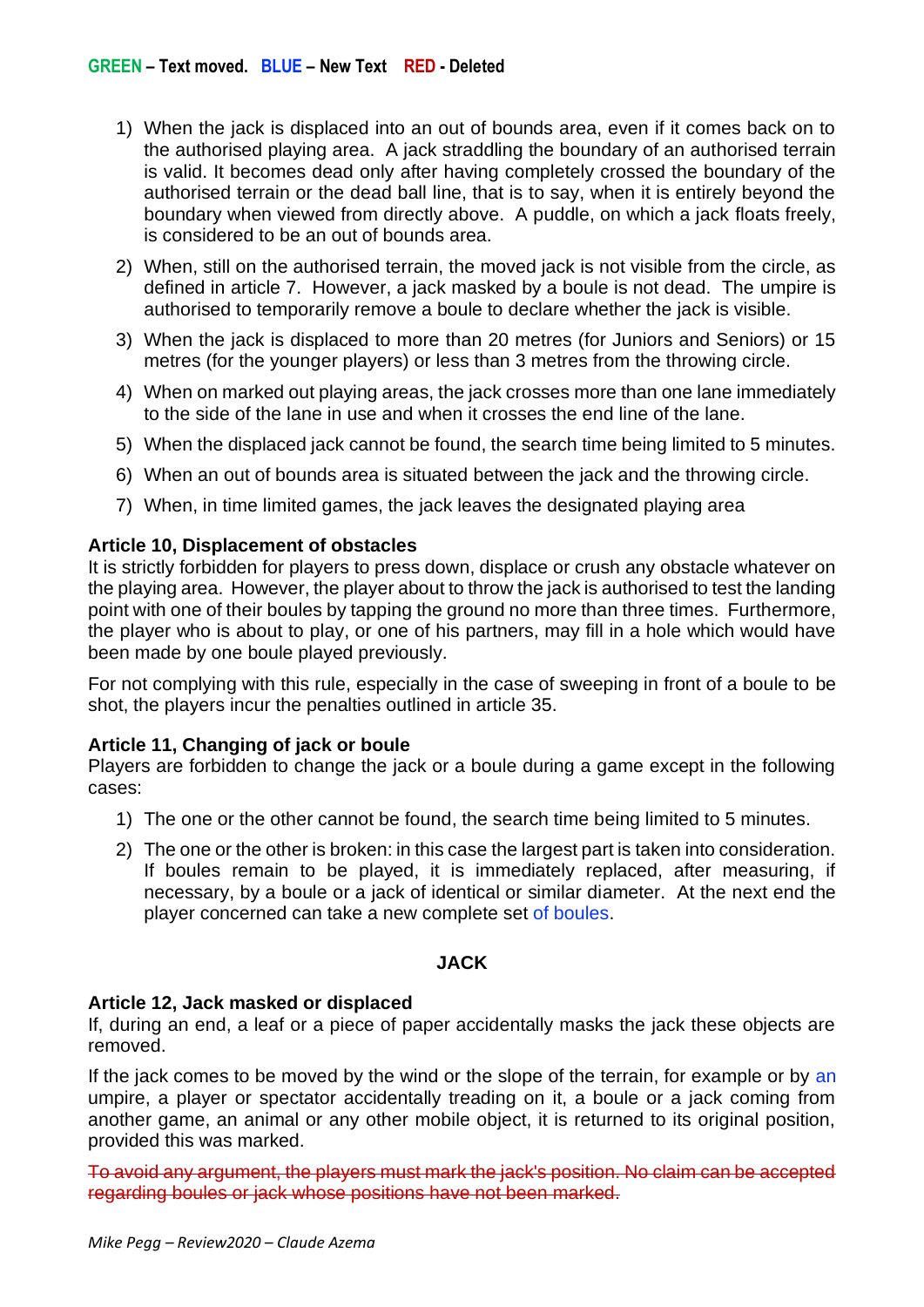If the jack is moved by a boule played in this game, it is valid.

## **Article 13, Jack moved into another game**

If, during an end, the jack is displaced onto another terrain of play, marked out or not, the jack is valid subject to the conditions outlined in article 9.

The players using this jack will wait, if there is room, for the players in the other game to complete their end, before completing their own.

The players concerned by the application of this rule must show patience and courtesy.

At the following end the teams continue on the terrain which had been allotted to them and the jack is thrown again from the place it occupied when it was displaced, subject to the conditions of article 7.

## **Article 14, Rules to apply if the jack is dead**

If, during an end, the jack is dead, one of three cases can apply:

- 1) Both teams have boules to play, the end is void and the jack is thrown by the team that scored the points in the previous end or who won the toss.
- 2) Only one team has boules left to play, this team scores as many points as boules that remain to be played.
- 3) The two teams have no more boules in hand, the end is void and the jack is thrown by the team that scored the points in the previous end or who won the toss.

### **Article 15, Positioning the jack after it has been stopped**

- 1) If the jack, having been hit, is stopped or deviated by a spectator or by an umpire, it remains in this position.
- 2) If the jack, having been hit, is stopped or deviated by a player in the authorised playing area, his opponent has the choice of:
	- a). leaving the jack in its new position;
	- b). putting it back in its original position;
	- c). placing it anywhere on the extension of a line going from its original position to the place that it is found, up to a maximum distance of 20 metres from the circle (15 metres for the younger players) and such that it is visible.

Paragraphs b) and c) can only be applied if the position of the jack was previously marked. If this was not the case, the jack will remain where it is found.

If, after having been struck, the jack travels into an out of bounds area before returning, finally, on to the playing area, it is classed as dead and the actions defined in article 14 apply.

### **BOULES**

### **Article 16, Throwing of the first and following boules**

The first boule of an end is thrown by a player belonging to the team that has won the draw or has been the last to score. After that, it is the team that does not hold the point that plays.

The player must not use any object or draw a line on the ground to guide them in playing a boule or mark its landing point. Whilst playing their last boule, it is forbidden to carry a boule in the other hand.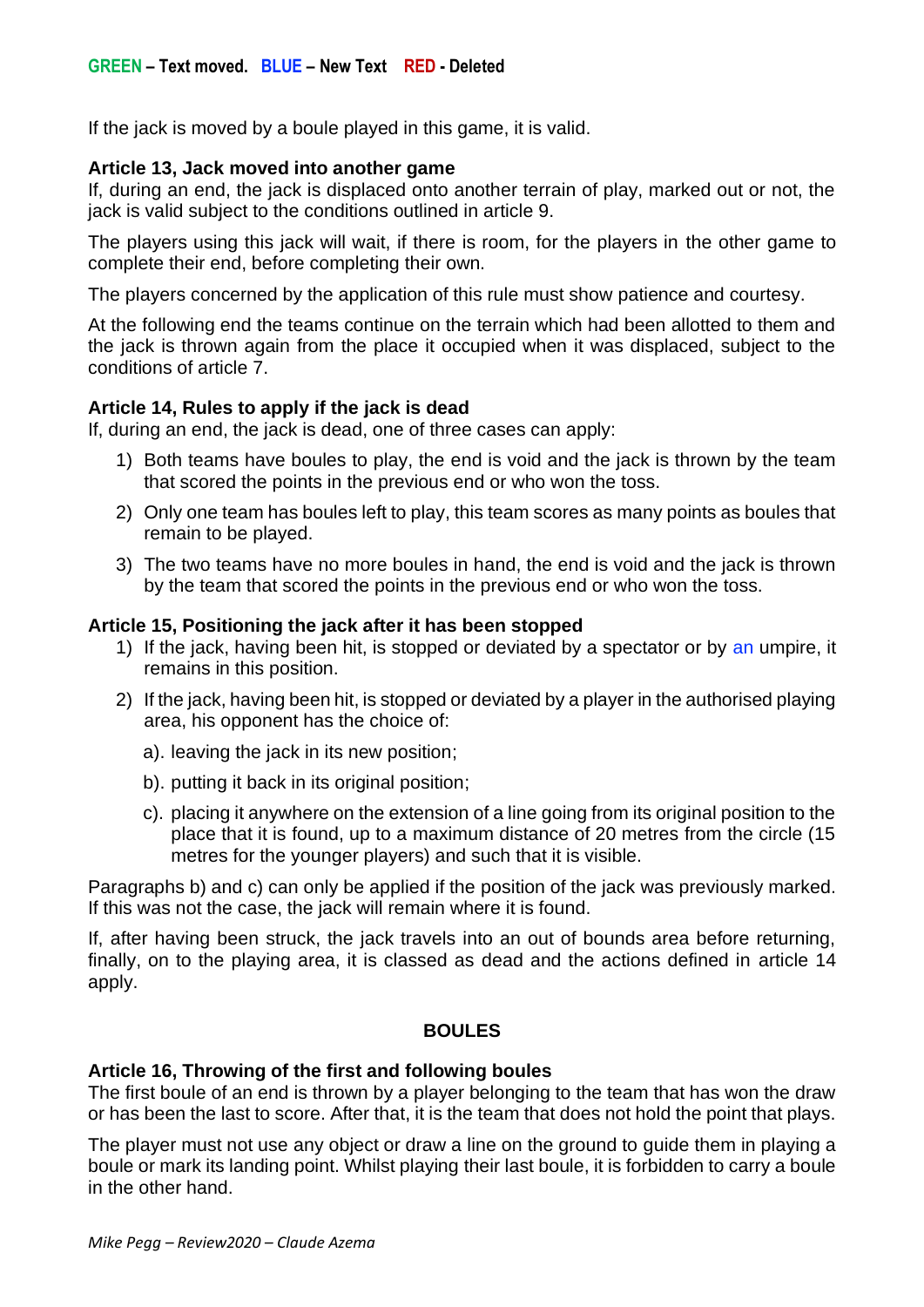The boules must be played one at a time.

Any boule thrown cannot be replayed. However, boules must be replayed if they have been stopped or deviated accidentally from their course between the throwing circle and the jack by a boule or jack coming from another game, or by an animal or any moving object (football, etc.) and in the case defined in article 8, third paragraph.

### It is forbidden to moisten the boules or the jack.

Before throwing his/her boule, the player must remove from it any trace of mud or whatever deposit, under threat of penalties outlined in article 35.

If the first boule played goes out-of-bounds, it is for the opponent to play first then alternately so long as there are no boules on the designated terrain.

If after shooting or pointing no boules are left on the designated playing area, the arrangements concerning a dead end as defined in article 29 apply.

## **Article 17, Behaviour of players and spectators during a game**

During the regulation time allowed for a player to throw a boule the spectators and players must observe total silence.

The opponents must not walk, nor gesticulate nor do anything that could disturb the player about to play. Only their team-mate/s may remain between the throwing circle and the jack.

The opponents must remain beyond the jack or behind the player and, in both cases, to the side with regard to the direction of play and at a distance of at least 2 metres the one from the other.

The players who do not observe these regulations could be excluded from the competition if, after a warning from an umpire, they persist in their conduct.

## **Article 18, Throwing of the boules and boules going outside the terrain**

Absolutely no-one, as a test, may throw their boules during a game including away from the lane where they are playing. Players who do not observe this rule could be penalised as set out in article 35.

During an end, boules going outside the marked terrain are valid except as in the application of article 19.

## **Article 19, Dead boules**

Any boule is dead from the moment that it enters an out of bounds area. A boule straddling the boundary line of the authorised playing area is valid. The boule is dead only after having completely crossed the boundary of the allotted playing area, that is to say, when it is situated entirely beyond the boundary when viewed from directly above. The same applies when, on marked lanes, the boule completely crosses more than one of the lanes alongside the lane in use or when it crosses the end line of the lane.

In timed games played on a marked lane a boule is considered dead when it completely crosses the line of the designated lane.

If the boule comes back into the playing area, either because of the slope of the ground or by having rebounded from an obstacle, moving or stationary, it is immediately taken out of the game and anything that it has displaced after its passage into an out of bounds area is put back in place provided these objects have been marked.

Any dead boule must immediately be removed from the game. By default, it will be considered live the moment another boule is played by the opposing team.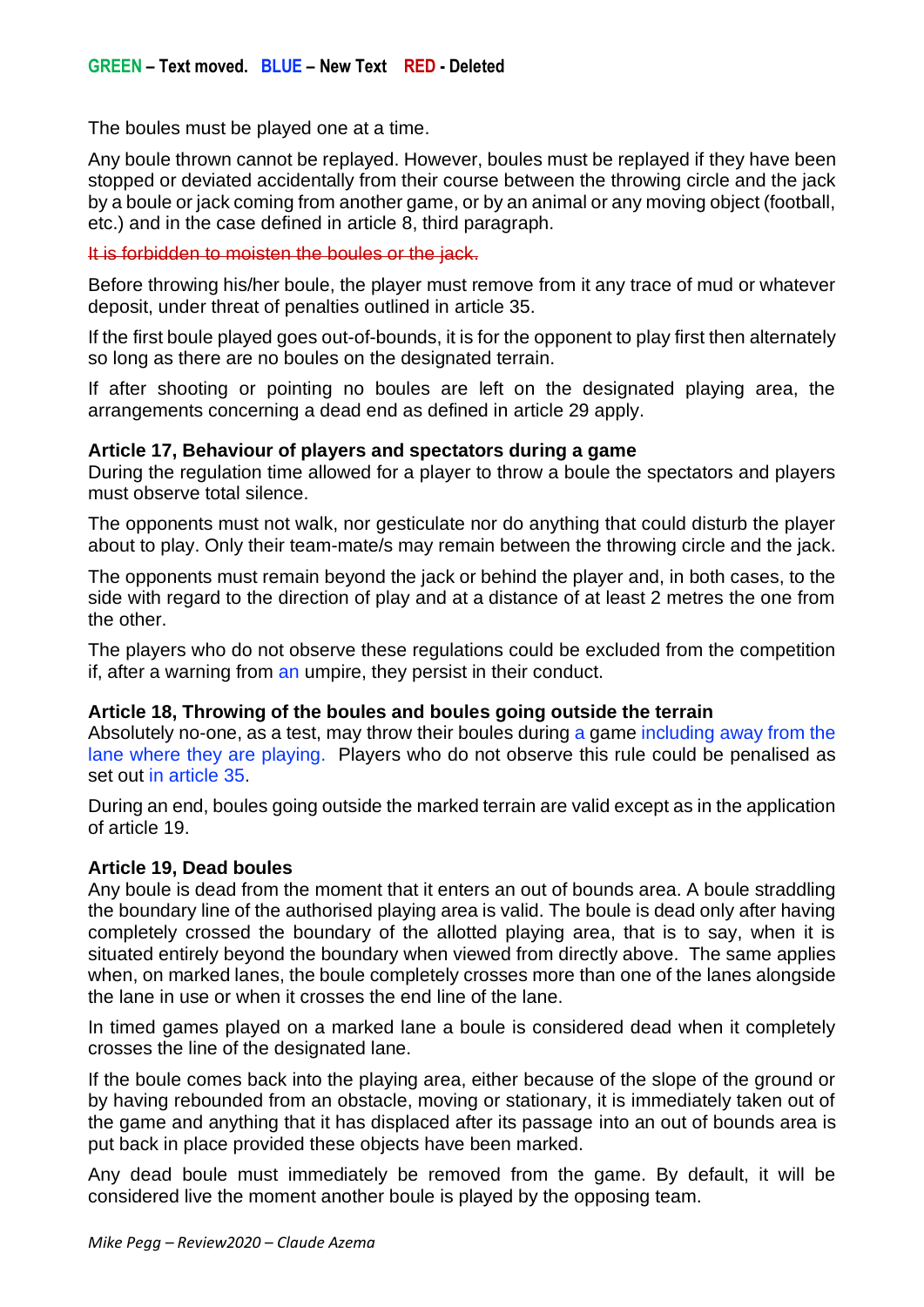## **Article 20, Stopped boules**

Any boule played that is stopped or deviated by a spectator or an umpire, will remain where it comes to rest.

Any boule played, that is stopped or deviated accidentally by a player to whose team it belongs, is dead.

Any boule pointed that is stopped or deviated accidentally by an opponent, can, according to the wishes of the player, be replayed or left where it comes to rest.

When a boule shot, or hit is stopped or deviated accidentally by a player, the opponent may:

- 1) leave it where it stopped;
- 2) place it on the extension of a line which starts from the original position it occupied to its stopping point, but only on the playable area and only on condition that it had been marked.

The player purposely stopping a moving boule is immediately disqualified, along with their team, for the game in progress.

### **Article 21, Time allowed to play**

Once the jack is thrown each player has the maximum duration of one minute to play their boule. This short period starts from the moment when the previous boule or jack stops or, if it is necessary to measure a point, from the moment the latter has been carried out.

The same requirements apply to the throwing of the jack.

All players not respecting this rule, incur the penalties outlined in article 35.

### **Article 22, Displaced boules**

If a stationary boule is moved by the wind or slope of the ground, for example, it is put back in its place, provided it has been marked. The same applies to any boule accidentally displaced by a player, an umpire, a spectator, an animal or any moving object.

To avoid any dispute, the players must mark the boules. No claim will be admissible for an unmarked boule, and the umpire will give a decision only in terms of the position the boules hold on the terrain.

However, if a boule is moved by a boule played in the same game, it remains in its new position.

### **Article 23, A player throwing a boule other than his own**

The player who plays a boule other than his own receives a warning. The boule played is nevertheless valid but must immediately be replaced, possibly after measuring has been done.

In the event of it occurring again during the game, the guilty player's boule is disqualified and anything it displaced is put back in place, if their positions were marked.

### **Article 24, Boules thrown contrary to the rules**

Except for cases in which these rules provide specific and graduated penalties as outlined in article 35, any boule thrown contrary to the rules is dead and if marked, anything that it has displaced in its travel is put back in place.

However, the opponent has the right to apply the advantage rule and declare it to be valid. In this case, the boule pointed or shot, is valid and anything it has displaced remains in its place.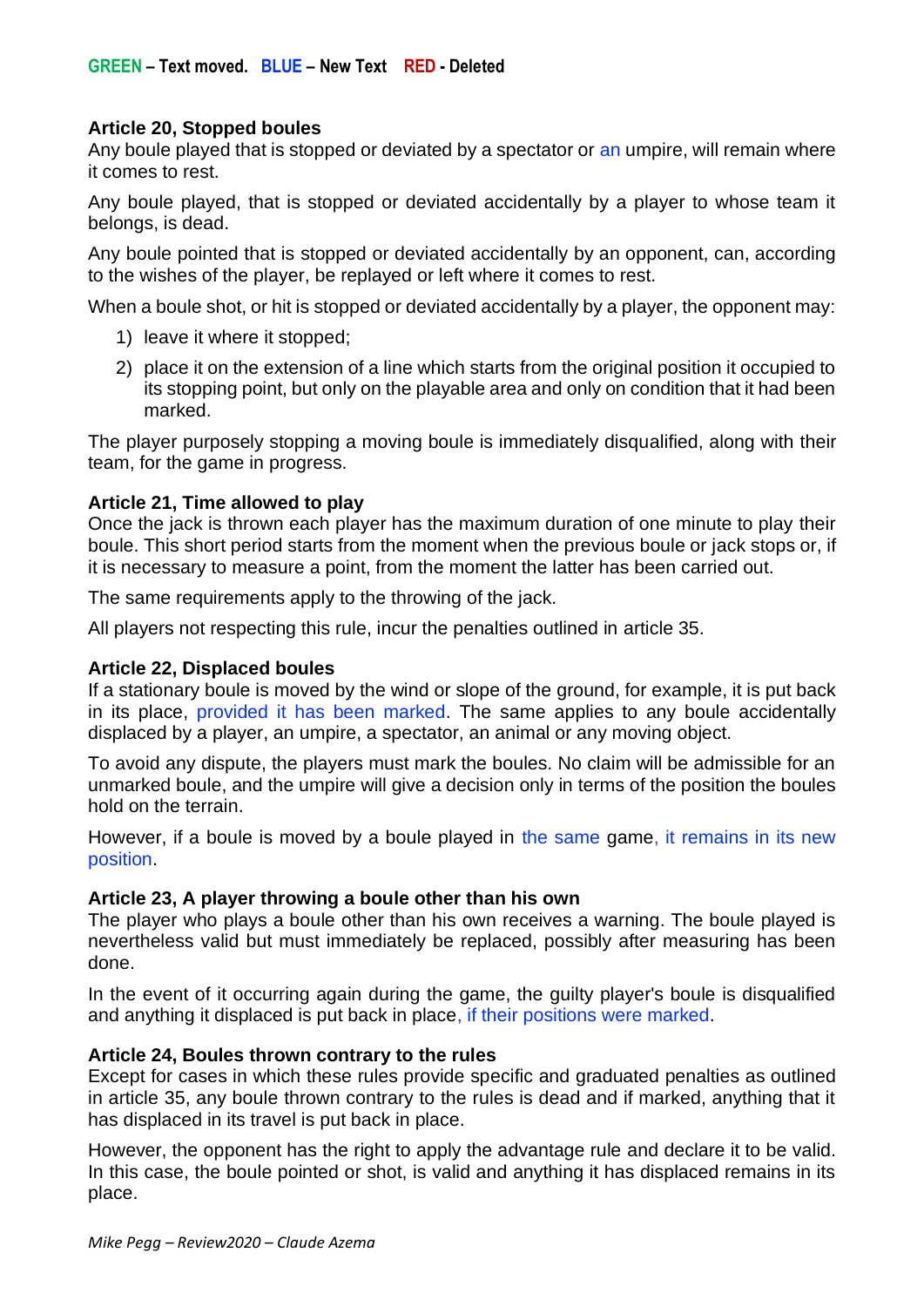# **POINTS AND MEASURING**

### **Article 25, Temporary removal of boules**

In order to measure a point, it is permitted, after having marked their positions, to temporarily remove the boules and obstacles situated between the jack and the boules to be measured.

After measuring, the boules and the obstacles which were removed are put back in place. If the objects cannot be removed, the measuring is done with the aid of calipers.

### **Article 26, Measuring of points**

The measuring of a point is the responsibility of the player who last played or by one of their team-mates. The opponents always have the right to measure after one of these players.

Measuring must be done with appropriate instruments, which each team must possess.

Notably, it is forbidden to effect measurements with the feet. The players who do not observe this rule will incur the penalties outlined in article 35.

Whatever positions the boules to be measured may hold, and at whatever stage the end may be, an umpire can be consulted and their decision is final. During the time that an umpire is measuring the players must be at least 2 metres away.

By decision of the organising committee, especially in case of televised games, it may be decided that only an umpire is empowered to measure.

### **Article 27, Removed Boules**

It is forbidden for players to pick up played boules before the completion of an end.

At the completion of an end, all boules picked up before the agreement of points are dead. No claim is admissible on this subject.

If a player picks up one of their boules from the playing area while his partners have boules remaining, they will not be allowed to play them.

### **Article 28, Displacement of the boules or the jack**

The team, whose player displaces or disturbs the jack or one of the contested boules, while effecting a measurement, loses the point.

If, during the measurement of a point, the umpire disturbs or displaces the jack or a boule they will make an impartial decision.

## **Article 29, Boules equidistant from the jack**

When the two closest boules to the jack belong to opposing teams, and are at an equal distance from it, 3 cases can apply:

- 1) If the two teams have no more boules to play the end is dead and the jack belongs to the team which had scored the points in the previous end, or who had won the draw.
- 2) If only one team has boules at its disposition, it plays them and scores as many points as it has boules closer to the jack than the nearest opponent's boule.
- 3) If both teams have boules at their disposition, it is for the team which played the last boule to play again, then the opposing team, and so on alternately until the point belongs to one of them. When only one team possesses boules, the arrangements set out in the preceding paragraph apply.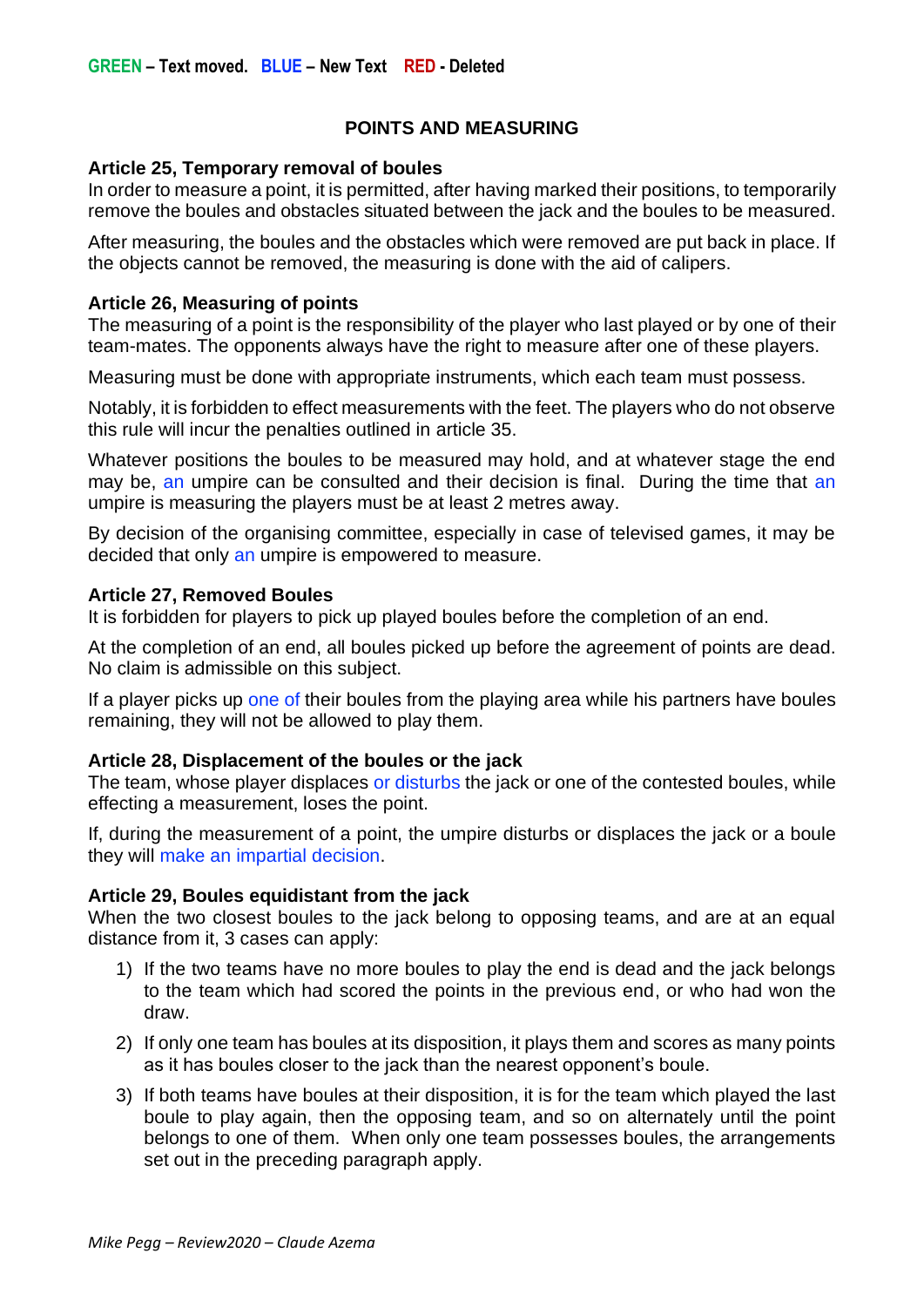If, after completion of the end, no boules remain within the boundary of the authorised playing area, the end is null and void.

### **Article 30, Foreign bodies adhering to the boules or jack**

Any foreign bodies adhering to the boules or the jack must be removed before measuring a point.

#### **Article 31, Complaints**

To be considered, any complaint must be made to an umpire. As soon as the game is finished, no complaint can be accepted.

### **DISCIPLINE**

#### **Article 32, Penalties for absent teams or players**

At the time of the draw and the announcement of its result, the players must be present at the control table. A quarter of an hour after the announcement of these results, the team which is absent from the terrain will be penalised one point which is awarded to their opponents. This time limit is reduced to 5 minutes in games that are timed.

After this time limit, the penalty accrues by one point for each five minutes of the delay.

The same penalties apply throughout the competition, after each random draw.

If a game restarts following an interruption, for any reason, the penalties will be one point for every 5 minutes the team is absent.

The team which does not present itself on the playing area within 30 minutes of the start or restart of games is declared to be eliminated from the competition.

An incomplete team has the right to start a game without waiting for its absent player; nevertheless, it does not use the boules of that player.

No player may be absent from a game or leave the playing area without the authorisation of an umpire. In any case this absence will not interrupt the course of the game, nor the obligation for the partners to play their boules in the specified minute. If the player has not returned by the time they are to play their boules, they are cancelled at the rate of one boule per minute.

If permission has not been granted the penalties outlined in article 35 shall apply.

In the case of an accident or medical problem officially recognised by a doctor, the player may be granted a maximum absence of fifteen minutes. If using this option should prove fraudulent, the player and his team will be immediately excluded from the competition.

### **Article 33, Late arrival of players**

If, after an end has started, the missing player arrives, they do not take part in this end. The player is accepted into the game only as from the following end.

If a missing player arrives more than 30 minutes after the start of a game, they lose all rights to participate in that game.

If their team-mates win this game, the player will be able to participate in the following game provided they were originally registered with that team.

If the competition is played in leagues, the player will be able to take part in the second game whatever the result of the first.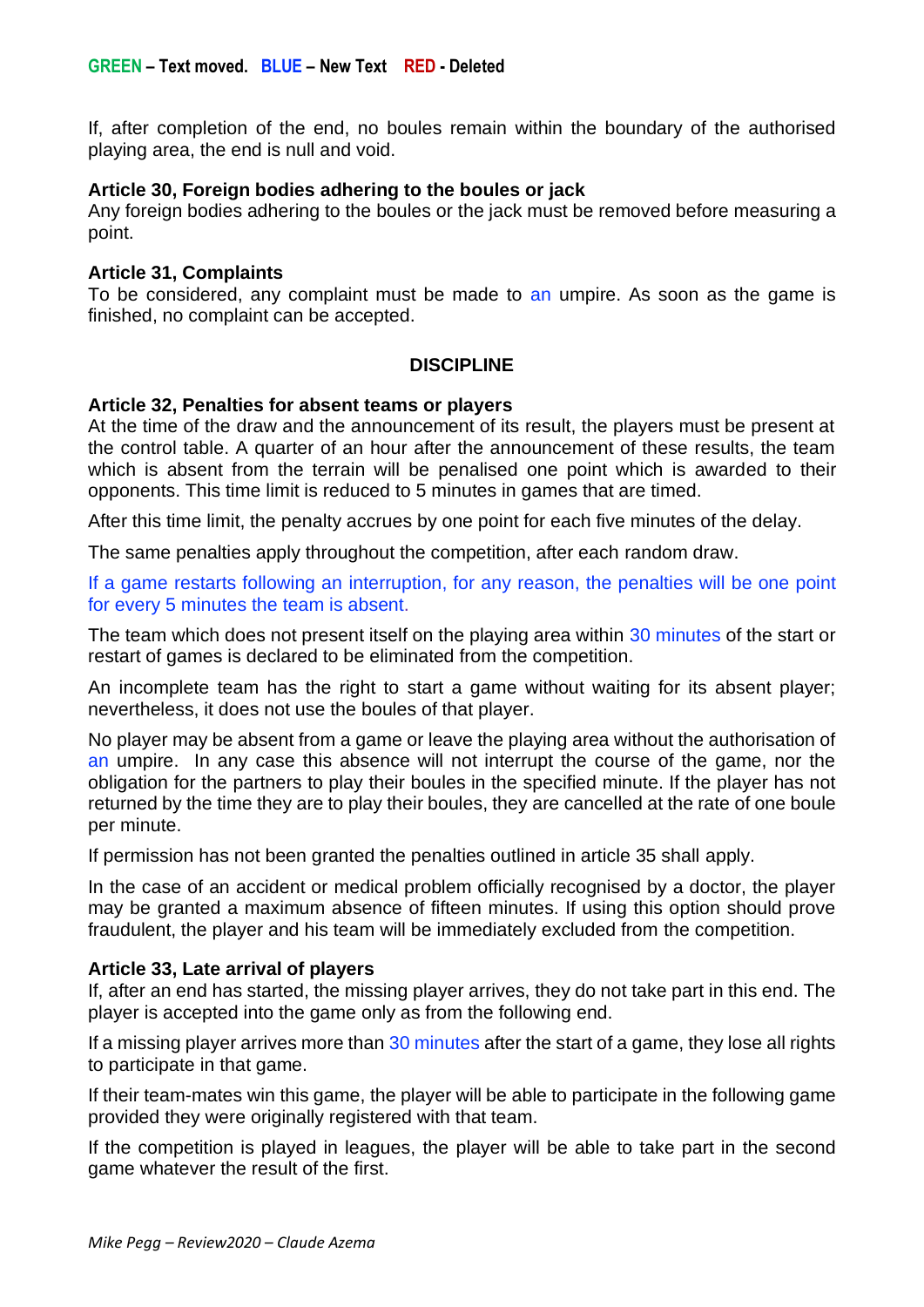The first end of a game is considered as having started as soon as the jack has been thrown, regardless of the validity of the throw. The following ends are considered to have started as soon as the last boule from the previous end has stopped.

## **Article 34, Replacement of a player**

The replacement of a player in Doubles, or of one or two players in Triples, is permitted before the official announcement of the commencement of the competition (gun, whistle, announcement, etc.), on condition that the substitute(s) was/were not previously registered in the competition as belonging to another team.

### **Article 35, Penalties**

For non-observation of the rules during a game, the players incur the following penalties:

1) Warning, which is officially marked by an umpire presenting a yellow card to the player at fault.

However, a yellow card for exceeding the time limit will be imposed on all the players of the offending team. If one of these players has already been given a yellow card, they will be penalised by disqualification of the boule played or to be played.

- 2) Disqualification of the boule played or to be played, which is officially marked by an umpire presenting an orange card to the player at fault.
- 3) Exclusion of the responsible player for the game, which is officially marked by an umpire presenting a red card to the player at fault.
- 4) Disqualification of the team responsible.
- 5) Disqualification of the two teams in case of complicity.

The warning is a sanction and can only be given after an infringement of the rules. Giving information to players or requesting they should respect the rules at the start of a competition or of a match is not to be considered as a warning.

### **Article 36, Bad weather**

In the event of inclement weather, such as heavy rain, any end started must be completed, unless a contrary decision is made by an umpire, who is the only person authorised, after consultation with the jury or organising committee, to make the decision to stop the games or, for the cancellation of the competition in the case of force majeure.

### **Article 37, New phase of play**

If, after the announcement to start a new phase of the competition (2nd round, 3rd round, etc.), certain games of the previous phase have not been completed, an umpire may, noting that the smooth running of the competition can no longer be assured, ask the jury or the organising committee to stop all outstanding games in progress or even the competition.

### **Article 38, Lack of Sportsmanship**

The teams that argue during a game, who show lack of sportsmanship and respect towards the public, the organisers or the umpires, will be excluded from the competition. This exclusion can incur non-acceptance of the results, as well as the application of penalties set out in article 39.

### **Article 39, Bad behaviour**

The player who is guilty of bad behaviour, or worse, violence towards an official, an umpire, another player or a spectator incurs one or several of the following penalties, depending on the seriousness of the offence.